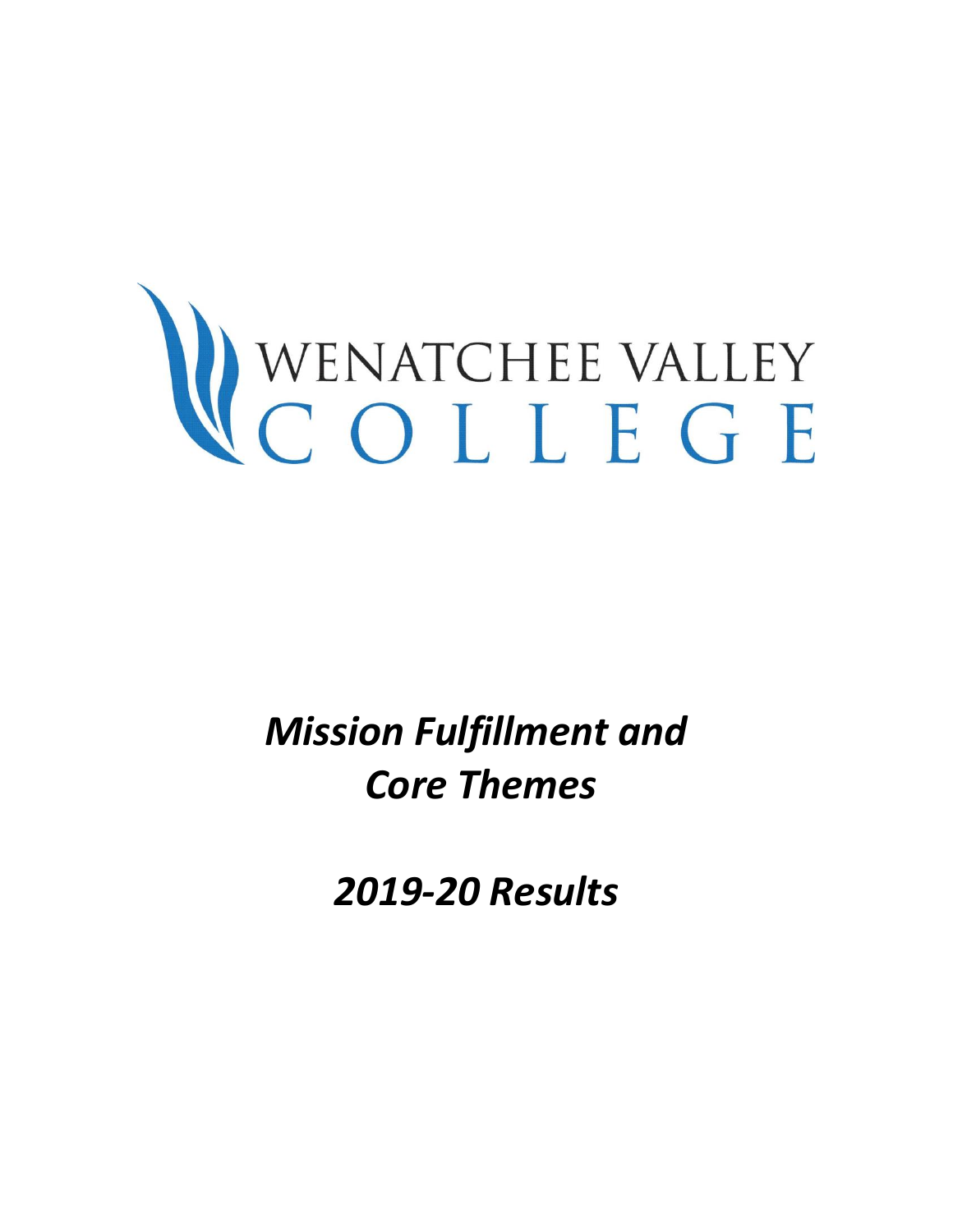### **Mission Fulfillment and Core Themes 2019-20**

These scorecards present data for indicators of mission fulfillment and core theme attainment compiled for the 2018-19 academic year.

### **Mission**

Wenatchee Valley College enriches North Central Washington by serving educational and cultural needs of communities and residents throughout the service area. The college provides high-quality transfer, liberal arts, professional/technical, basic skills and continuing education for students of diverse ethnic and economic backgrounds.

### **Core Themes**

### **Educational Achievement**

Students will achieve their goals for education and employment through preparation for successful transfer to the baccalaureate level, development of the professional/technical expertise for successful entry into the workforce, or proficiency in college readiness skills needed to pursue goals for further education and employment.

### **Support for Learning**

WVC's non-instructional programs and services will support students' attainment of their educational goals and promote access to all of the college's educational opportunities.

### **Responsiveness to Local Needs**

WVC's degrees, programs, courses and services will be responsive to local demand and community needs. WVC will actively seek community input through its foundations, advisory committees, and collaboration with external organizations.

### **Diversity and Cultural Enrichment**

Students and staff will be supported by practices and policies that create an inclusive environment for learning and work. The college community and residents of District 15 will have opportunities to experience diverse and multiculturally rich perspectives through curriculum, educational programs, and special events.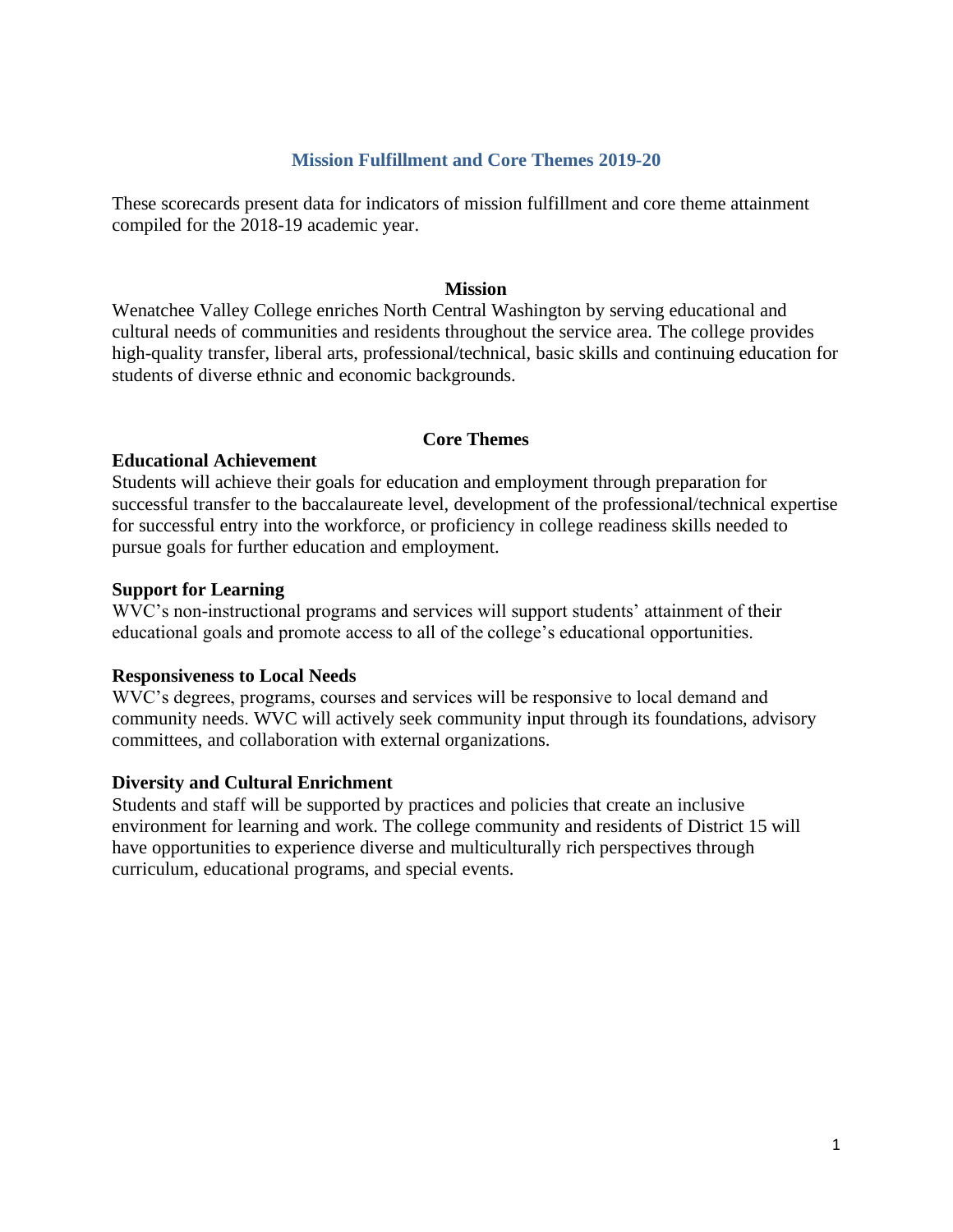# **Mission Fulfillment 2019-20**

| <b>Core Theme</b>               | <b>Indicators</b> | <b>Score</b> | <b>Possible</b> |
|---------------------------------|-------------------|--------------|-----------------|
| <b>Educational Achievement</b>  | 17                | 31           | 34              |
| <b>Support For Learning</b>     |                   | 14           | 14              |
| Responsiveness To Local Needs   |                   |              | 12              |
| Diversity & Cultural Enrichment |                   |              | 14              |
| <b>Total</b>                    | 37                |              | 74              |

### **Overall Mission Fulfillment Score: 85% Grade: B**

| <b>Educational Achievement Score: 91% Grade: A-</b> |  |  |  |  |
|-----------------------------------------------------|--|--|--|--|
|-----------------------------------------------------|--|--|--|--|

| <b>Sub-Objective</b>      | <b>Indicators   Score   Possible</b> |    |    |
|---------------------------|--------------------------------------|----|----|
| <b>Student Progress</b>   |                                      | 16 |    |
| <b>Student Transition</b> |                                      | 15 | 16 |
| Total                     | 17                                   | 31 | 34 |

### **Support for Learning Score: 100% Grade: A**

| Sub-Objective           | <b>Indicators</b> | <b>Score</b> | <b>Possible</b> |
|-------------------------|-------------------|--------------|-----------------|
| <b>Student Services</b> |                   |              |                 |
| Library                 |                   |              |                 |
| Infrastructure          |                   |              |                 |
| <b>Total</b>            |                   | 14           | 14              |

# **Responsiveness to Local Needs Score: 75% Grade: C**

| <b>Indicators   Score   Possible</b> |  |
|--------------------------------------|--|
|                                      |  |

# **Diversity & Cultural Enrichment Score: 71% Grade: C-**

| <b>Indicators   Score   Possible</b> |  |
|--------------------------------------|--|
|                                      |  |

### **Historic Mission Fulfillment Grade**

|                                    | 2015-16 | 2016-17 | 2017-18 | 2018-19 | 2019-20 |
|------------------------------------|---------|---------|---------|---------|---------|
| <b>Mission Fulfillment Percent</b> | 91%     | 92%     | 91%     | 91%     | 85%     |
| <b>Institutional Grade</b>         |         |         | A-      | A-      |         |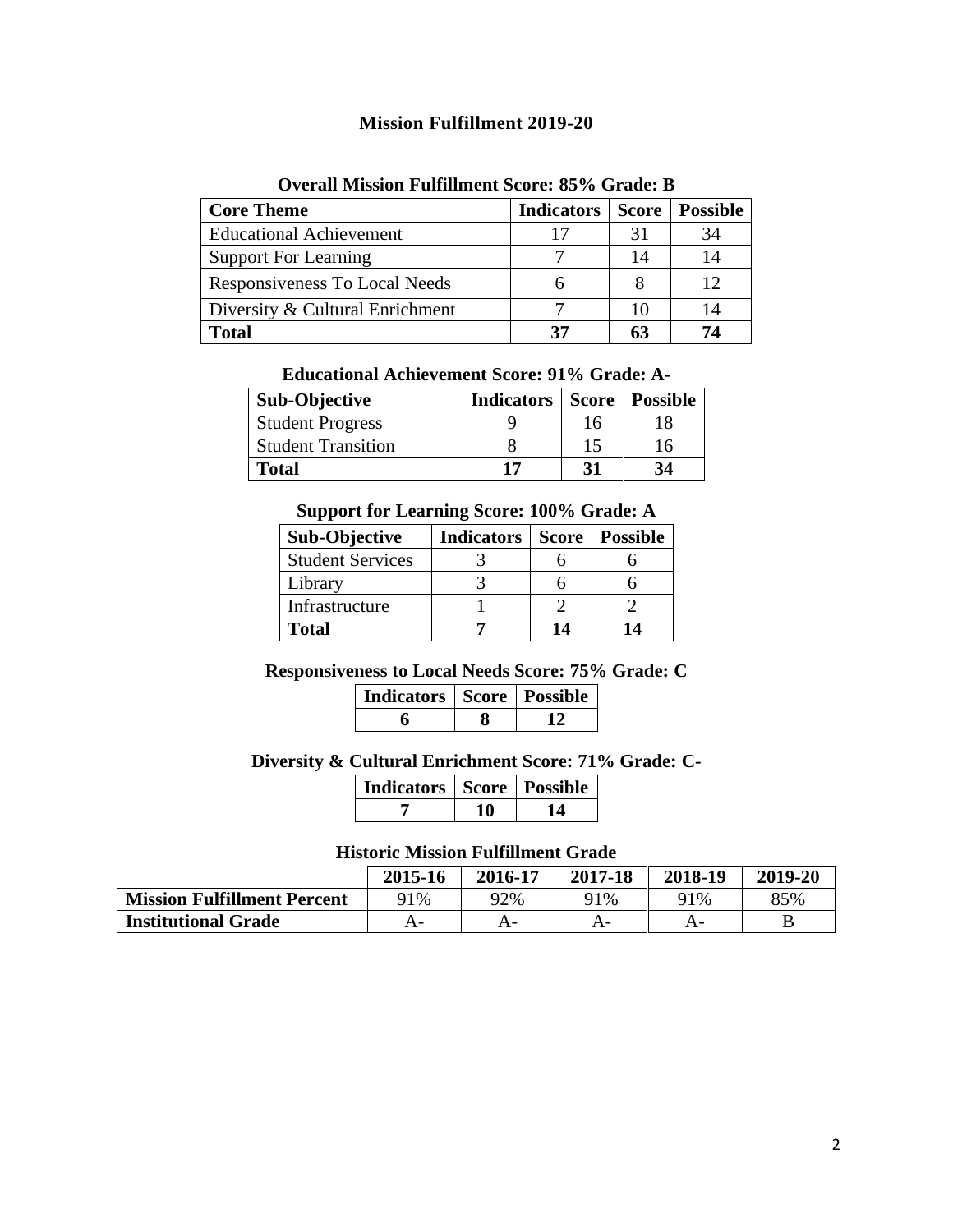# **Educational Achievement Scorecard**

Objective: Students will achieve their goals for education and employment through preparation for successful transfer to the baccalaureate level, development of the professional/technical expertise for successful entry into the workforce, or proficiency in college readiness skills needed to pursue goals for further education and employment.

| Quantitative                                                     | <b>Benchmark for Expected</b>                                                  | <b>Current Data</b>                | <b>Result</b> |
|------------------------------------------------------------------|--------------------------------------------------------------------------------|------------------------------------|---------------|
| <b>Measures</b>                                                  | <b>Performance</b>                                                             |                                    |               |
|                                                                  | Transfer students: Fall to fall<br>retention rate between 53% and<br>61%       | Fall 2018 to Fall 2019<br>65.8%    |               |
|                                                                  | Workforce students: Fall to fall<br>retention rate between 40% and<br>56%      | Fall 2018 to Fall 2019<br>54.2%    |               |
| Retention                                                        | Developmental students: Fall to fall<br>retention rate between 42% and<br>55%  | Fall 2019 to Fall 2020<br>46.0%    |               |
|                                                                  | Basic skills students: Fall to spring<br>retention rate between 19% and<br>28% | Fall 2019 to Spring 2020<br>17.9%  |               |
| Student achievement                                              | Transfer students: Point earned rate<br>between 64% and 73%                    | Fall 2018 entering cohort<br>77.6% |               |
| point: $1st 15$ credits in                                       | Workforce students: Point earned<br>rate between 57% and 77%                   | Fall 2018 entering cohort<br>58.3% |               |
| first year                                                       | Developmental students: Point<br>earned rate between 56% and 67%               | Fall 2018 entering cohort<br>51.5% |               |
| Completion within<br><b>IPEDS</b> standard of                    | Transfer students: Completion rate<br>between 22% and 26%                      | Fall 2016 entering cohort<br>35.6% |               |
| 150% time (3 years)<br>for degree, 1.5 years<br>for certificate) | Workforce students: Completion<br>rate between 20% and 54%                     | Fall 2016 entering cohort<br>24.3% |               |

# **Student Progress Indicators**

## **Student Transition Indicators**

| Quantitative        | <b>Benchmark for Expected</b>       | <b>Current Data</b>            | <b>Result</b> |
|---------------------|-------------------------------------|--------------------------------|---------------|
| <b>Measures</b>     | <b>Performance</b>                  |                                |               |
| Enrollment/completi | Transfer students: Percentage of    | In 2016-17 an estimated $42\%$ |               |
| on at 4-year        | students earning a degree within    | earned awards through spring   |               |
| institution         | four years after completing AAS     | 2020. (Last year for data      |               |
|                     | between 42% and 46%                 | source)                        |               |
| Employment          | Workforce students: employment      | Students who left WVC in       |               |
|                     | rate between 79% and 86% for        | 2018-19: 84.3% employment      |               |
|                     | students leaving WVC with at least  |                                |               |
|                     | 45 credits and GPA of 2.0 or higher |                                |               |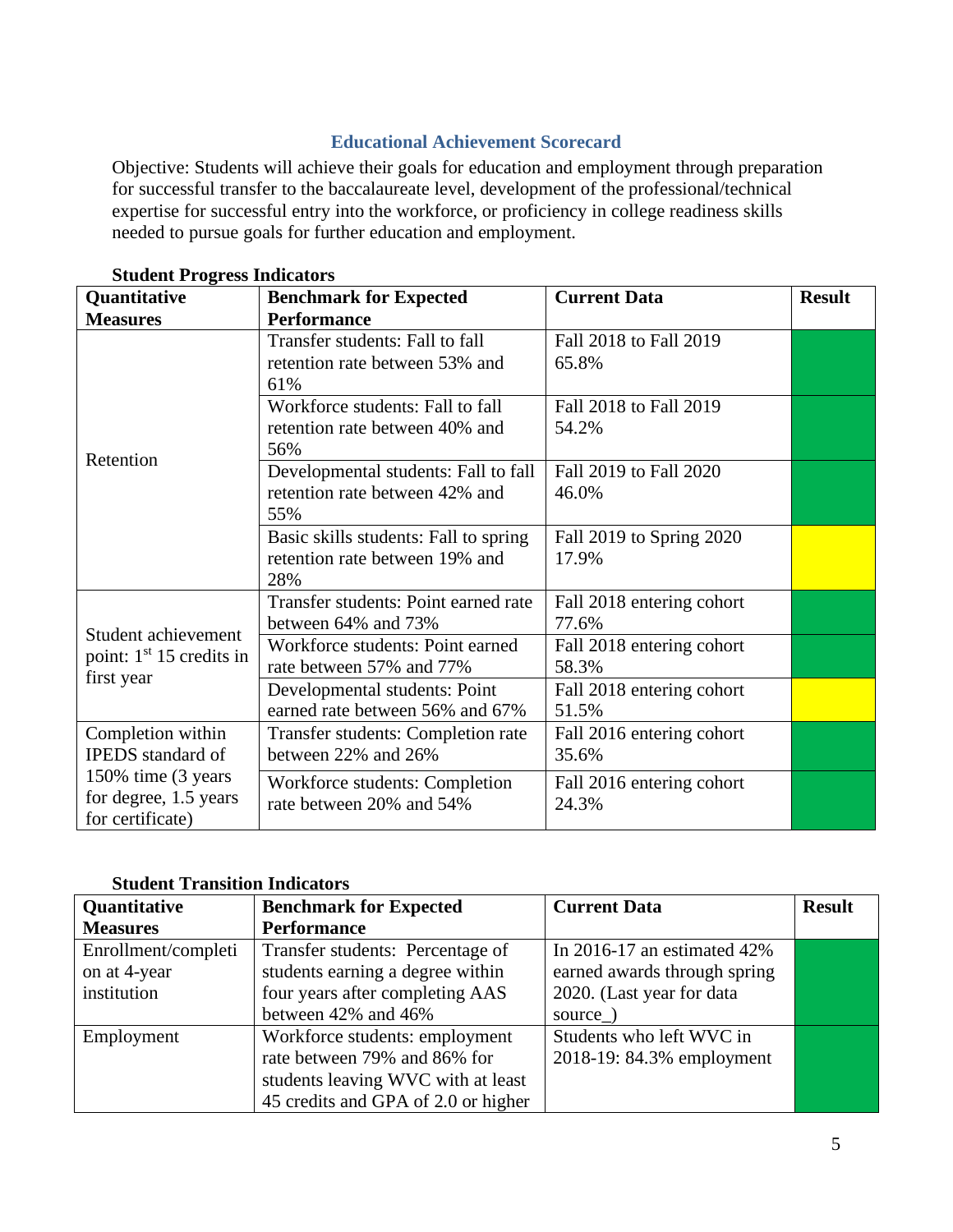| Transition to college         | Former ABE students: enrollment<br>rate in developmental or college-<br>level courses for students in BAEd<br>level 4 or GED prep will be at 20 to<br>24%. | $2019-20:18\%$ of students took<br>a college level course.                                                               |  |
|-------------------------------|------------------------------------------------------------------------------------------------------------------------------------------------------------|--------------------------------------------------------------------------------------------------------------------------|--|
|                               |                                                                                                                                                            | Spring 2019 stud<br>3.76 (5 point scale) for student<br>experience questions. No new<br>data for 2019-20.                |  |
| <b>Student Surveys</b>        | Core abilities: students' self-<br>assessment is "Agree" or better;<br>Average rating on Instruction items<br>is "satisfactory" or better                  | 2018-19 graduate surveys:<br>average 4.24 (5 point scale) on<br>core abilities; No new data for<br>2019-20.              |  |
|                               |                                                                                                                                                            | 2017-18 graduate surveys<br>average 3.37 (4 point scale) on<br>satisfaction with instruction<br>No new data for 2019-20. |  |
| <b>External Certification</b> | 100% of programs with external                                                                                                                             | Pass rates:<br>Nursing – RN: $96.5\%$<br>Nursing $-$ LPN: 100%                                                           |  |
|                               | exams meeting pass rate targets                                                                                                                            | Radiologic Tech (2018)%<br>Medical Lab Tech 100%                                                                         |  |

|  | <b>Five-Year Educational Achievement Summary</b> |
|--|--------------------------------------------------|
|--|--------------------------------------------------|

| <b>Key</b><br>Indicat<br>or | <b>Measure</b> | <b>Benchmar</b><br>$\bf ks$                                                            | 2015-16 | 2016-17 | 2017-18 | 2018-19 | 2019-20 |
|-----------------------------|----------------|----------------------------------------------------------------------------------------|---------|---------|---------|---------|---------|
| Student                     |                | Transfer<br>student fall<br>to fall<br>retention<br>between<br>53% and<br>61%          | 60%     | 64%     | 61%     | 64%     | 65%     |
| Progres<br>S                | Retention      | Workforce<br>student fall<br>to fall<br>retention<br>rate<br>between<br>40% and<br>50% | 59%     | 59%     | 45%     | 53%     | 54%     |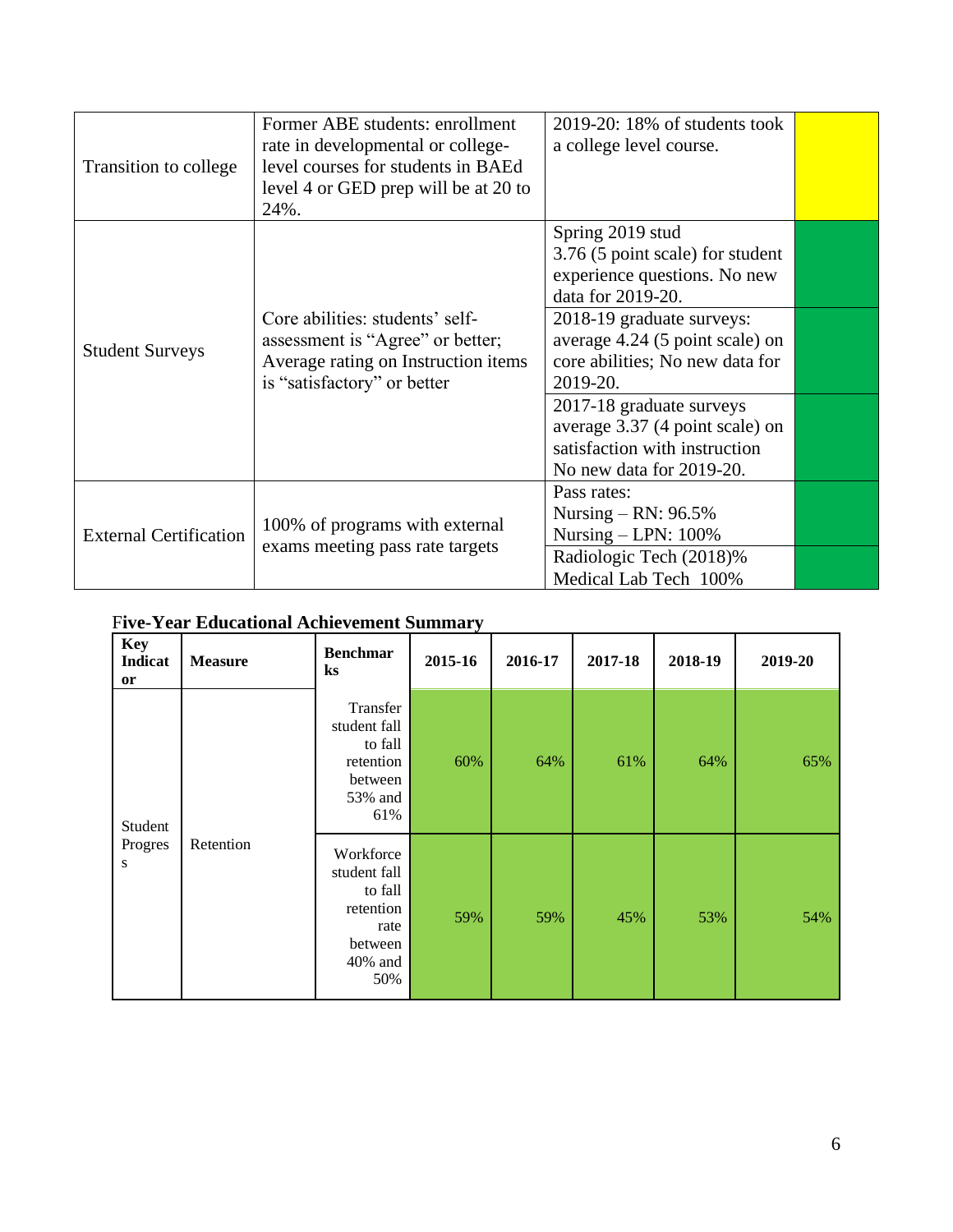|  |                                                        | Developme<br>ntal student<br>retention<br>rate<br>between<br>42% and<br>55%                 | 56% | 52% | 48% | 50% | 46% |
|--|--------------------------------------------------------|---------------------------------------------------------------------------------------------|-----|-----|-----|-----|-----|
|  |                                                        | Basic skills<br>student fall<br>to spring<br>retention<br>rate<br>between<br>19% and<br>28% | 38% | 32% | 19% | 33% | 18% |
|  |                                                        | Transfer<br>students:<br>Between<br>64% and<br>73% of<br>students                           | 67% | 76% | 77% | 82% | 78% |
|  | Complete 15<br>credits in first year                   | Workforce<br>students:<br>Between 57<br>and77% of<br>students                               | 71% | 63% | 65% | 64% | 58% |
|  |                                                        | Developme<br>ntal<br>students: 56<br>and 67% of<br>students                                 | 59% | 61% | 56% | 53% | 52% |
|  | Completion time<br>in 150% of degree<br>or certificate | Transfer<br>student<br>completion<br>rate<br>between 22<br>and 26%                          | 31% | 30% | 28% | 35% | 36% |
|  |                                                        | Workforce<br>student<br>completion<br>rate<br>between 20<br>and 34%                         | 25% | 23% | 29% | 21% | 24% |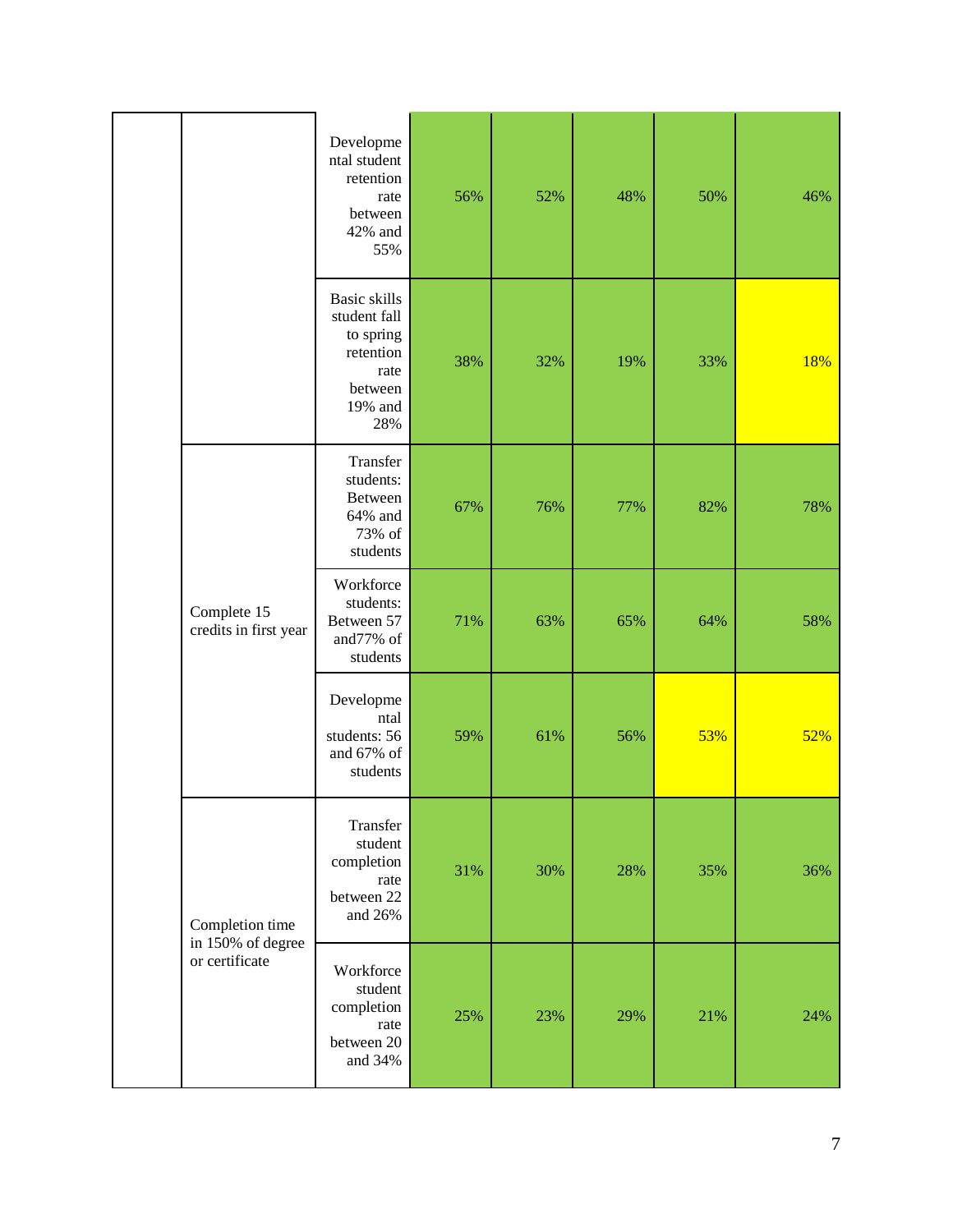| Student<br>Transiti<br>on | Enrollment/compl<br>etion at four-year<br>institution | Percentage<br>of students<br>earning<br>bachelor's<br>degree in<br>four years<br>after<br>leaving<br>WVC with<br>an<br>associates<br>between 42<br>and 46%. | 43%            | 41%            | 42%            | 44%            | 42%                        |
|---------------------------|-------------------------------------------------------|-------------------------------------------------------------------------------------------------------------------------------------------------------------|----------------|----------------|----------------|----------------|----------------------------|
|                           | Employment                                            | Workforce<br>student<br>employmen<br>t between<br>79 and 86%<br>for students<br>leaving<br>with 45<br>credits and<br>2.0 <sub>or</sub><br>higher GPA        | 77%            | 83%            | 82%            | 86%            | 84%                        |
|                           | Transfer to<br>college by adult<br>basic skills       | <b>ABE</b><br>students<br>transitionin<br>g to<br>developmen<br>tal or<br>college<br>level work<br>20 to 24%                                                |                | 21%            | 20%            | 20%            | 18%                        |
| Student surveys           |                                                       | Student<br>experience<br>rated above<br>4 on 5 point<br>scale                                                                                               | 4.42<br>rating | 4.42<br>rating | 3.52<br>rating | 3.76<br>rating | 3.76 rating<br>No new data |
|                           |                                                       | Graduate<br>experience<br>rate at 4 on<br>5 point<br>scale                                                                                                  | 4.25<br>rating | 4.39<br>rating | 4.34<br>rating | 4.24<br>rating | 4.24 rating<br>No new data |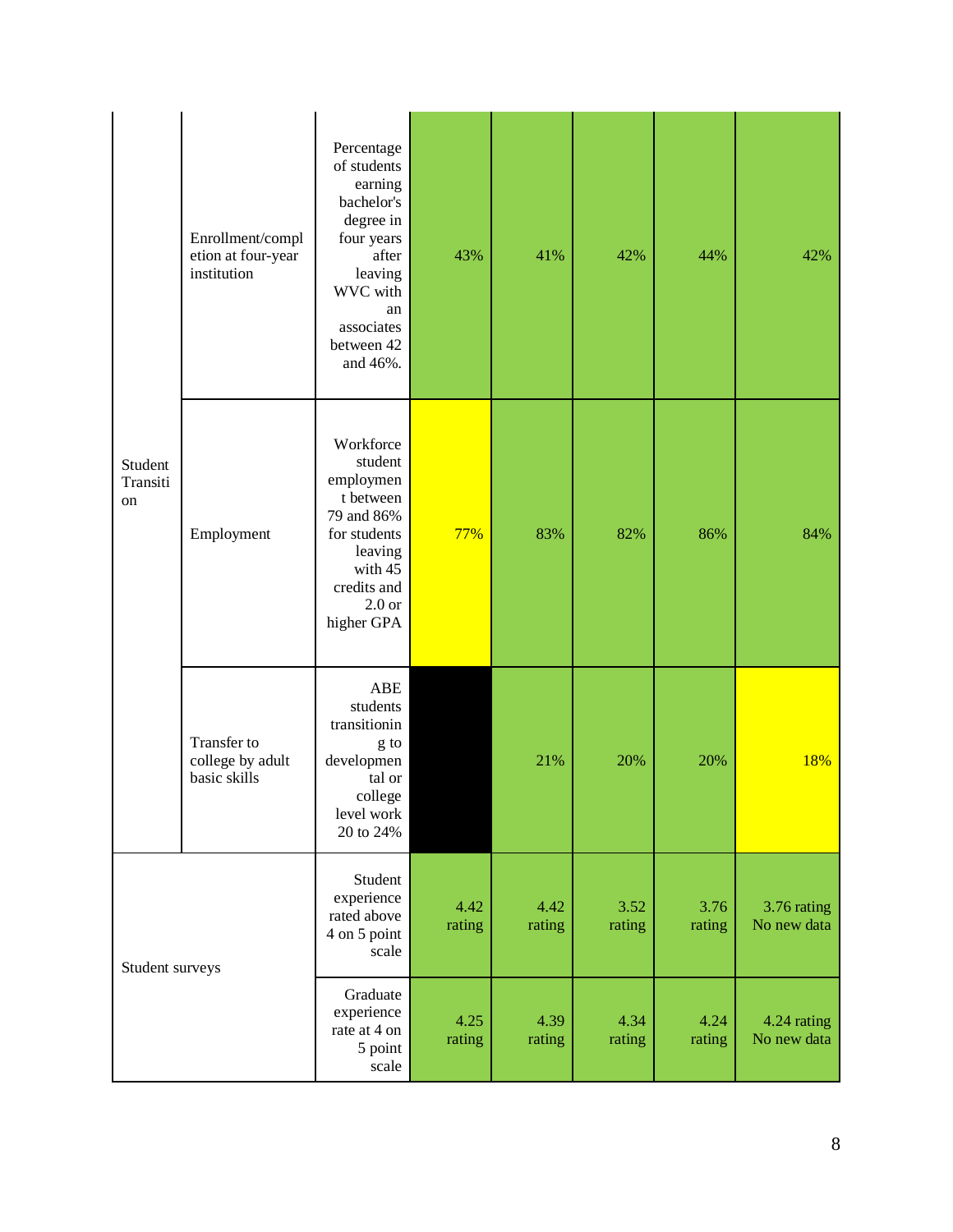|                                | Graduate<br>satisfaction<br>rated 3.3 on<br>4 point<br>scale | 3.43<br>rating                                                | 3.49<br>rating                                        | 3.37<br>rating                                       | 3.42<br>rating                                       | 3.42 rating<br>No new data                      |
|--------------------------------|--------------------------------------------------------------|---------------------------------------------------------------|-------------------------------------------------------|------------------------------------------------------|------------------------------------------------------|-------------------------------------------------|
|                                | $90\%$ or<br>more of<br>nursing<br>students<br>pass          | RN 96%,<br><b>LPN</b><br>100%                                 | RN 90&,<br><b>LPN</b><br>100%                         | RN 96%,<br><b>LPN</b><br>100%                        | RN 98%,<br><b>LPN</b><br>100%                        | RN 97%,<br><b>LPN 100%</b>                      |
| Student external certification | 90% of<br>Radiologic<br>Tech<br>students<br>pass             | Radiologi<br>cal Tech<br>100%,<br>Medical<br>Lab Tech<br>100% | Radiologi<br>cal 100%,<br>Medical<br>Lab Tech<br>100% | Radiologi<br>cal 95%,<br>Medical<br>Lab Tech<br>100% | Radiologi<br>cal 95%,<br>Medical<br>Lab Tech<br>100% | Radiologica9<br>0%, Medical<br>Lab Tech<br>100% |
| <b>Possible Points</b>         |                                                              | 32                                                            | 34                                                    | 34                                                   | 34                                                   | 34                                              |
| <b>Points Earned</b>           |                                                              | 31                                                            | 34                                                    | 34                                                   | 33                                                   | 31                                              |
| <b>Percent</b>                 |                                                              | 97%                                                           | 100%                                                  | 100%                                                 | 97%                                                  | 91%                                             |
| Grade                          |                                                              | A                                                             | A                                                     | A                                                    | A                                                    | $A-$                                            |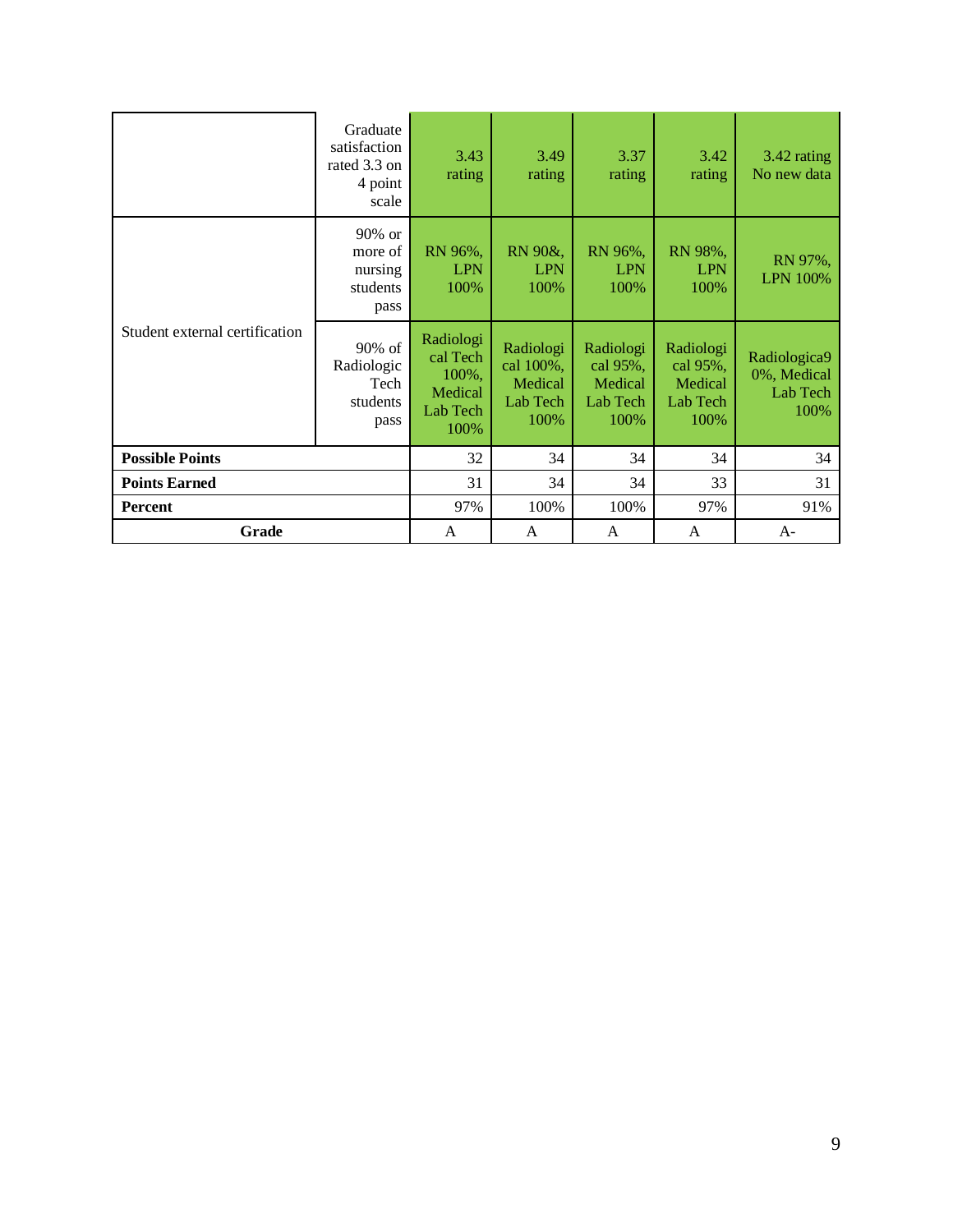# **Support for Learning Scorecard**

Objective: WVC's non-instructional programs and services will support students' attainment of their educational goals and promote access to all of the college's educational opportunities.

| Quantitative                                                                       | <b>Benchmark for Expected</b>                                                                          | <b>Current Data</b>                                                                        | <b>Result</b>                 |
|------------------------------------------------------------------------------------|--------------------------------------------------------------------------------------------------------|--------------------------------------------------------------------------------------------|-------------------------------|
| <b>Measures</b>                                                                    | <b>Performance</b>                                                                                     |                                                                                            |                               |
|                                                                                    |                                                                                                        | CAMP: 1st year retention 90%                                                               |                               |
|                                                                                    |                                                                                                        | TRIO student served:<br>142                                                                |                               |
| Relationship of<br>student development<br>services to student<br>progress/learning | Retention and completion<br>for CAMP, Opportunity<br>Grant, and Perkins<br>participants; retention for | Opportunity Grant: 90% of<br>students served retained or<br>completed                      |                               |
| outcomes                                                                           | advising center contacts                                                                               | MESA: retention rate was<br>94%.                                                           |                               |
|                                                                                    |                                                                                                        | Completion Coach: Due to<br>personnel changes, these data<br>are not available.            |                               |
| <b>Student satisfaction</b>                                                        | "Satisfactory" or better on                                                                            | Spring 2019 CCSSE survey:<br>average 3.67 (5 Point Scale)<br>for student support questions | N <sub>o</sub><br>new<br>data |
| with services                                                                      | graduation<br>survey/CCSSE/student                                                                     | 2018-19 graduate survey:                                                                   | N <sub>o</sub>                |
|                                                                                    | survey                                                                                                 | average 3.51 rating (4-point<br>scale) on satisfaction with                                | new<br>data                   |
|                                                                                    |                                                                                                        | services.                                                                                  |                               |

# **Student Services Support**

# **Library Support**

| Quantitative<br><b>Measures</b>                       | <b>Benchmark for</b><br><b>Expected Performance</b>       | <b>Current Data</b>                                                                                                                                                                                                                                                                                                | <b>Result</b>                                                  |
|-------------------------------------------------------|-----------------------------------------------------------|--------------------------------------------------------------------------------------------------------------------------------------------------------------------------------------------------------------------------------------------------------------------------------------------------------------------|----------------------------------------------------------------|
| Support for student<br>learning and core<br>abilities | "Satisfactory" or better<br>on biennial student<br>survey | Spring 2019 CCSSE survey:<br>average 4.47 on library/website<br>support (5 point scale)<br>2013 Library survey: Average<br>rating 4.45 or better (5 point<br>scale) of staff expertise,<br>professionalism, availability<br>(No new data)<br>2017-18 graduate survey:<br>Average rating of 3.73 (4 point<br>scale) | No new<br>data<br>No new<br>data<br>N <sub>o</sub><br>new data |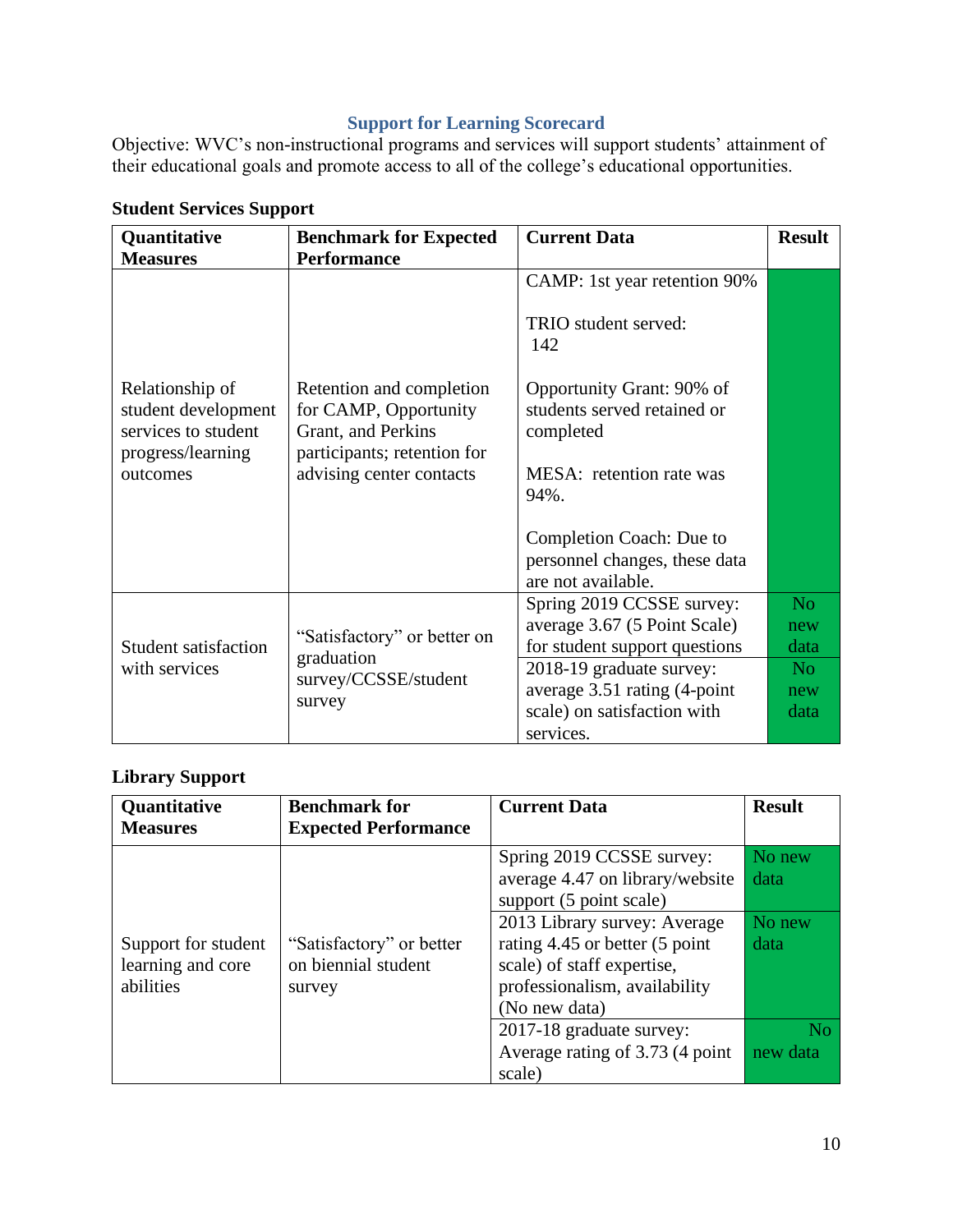# **Infrastructure Support**

| Quantitative<br><b>Measures</b> | <b>Benchmark for Expected   Current Data</b><br><b>Performance</b> |                              | <b>Result</b> |
|---------------------------------|--------------------------------------------------------------------|------------------------------|---------------|
| Sufficiency of                  | Staff and student surveys                                          | 2019 CCSSE asked several     | No new        |
| facilities, technology          | - average response                                                 | questions on facilities and  | data          |
| to support student              | "satisfactory" or better                                           | technology. Questions scored |               |
| learning                        |                                                                    | 3.27 on four-point scale.    |               |

| <b>Key</b><br><b>Indicator</b>        | <b>Measure</b>                                                                   | <b>Benchmark</b><br>S                                                                                                                     | 2015-16                                                                                                                                                  | 2016-17                                                                                                                                                  | 2017-18                                                                                                                                                                         | 2018-19                                                                                                              | 2019-20                                                                                                              |
|---------------------------------------|----------------------------------------------------------------------------------|-------------------------------------------------------------------------------------------------------------------------------------------|----------------------------------------------------------------------------------------------------------------------------------------------------------|----------------------------------------------------------------------------------------------------------------------------------------------------------|---------------------------------------------------------------------------------------------------------------------------------------------------------------------------------|----------------------------------------------------------------------------------------------------------------------|----------------------------------------------------------------------------------------------------------------------|
| <b>Student</b><br>Services<br>Support | Retention<br>$\alpha$<br>completio<br>n of<br>students in<br>service<br>Programs | Retention<br>and<br>completion<br>of CAMP,<br>TRIO,<br>Opportunity<br>Grant,<br>MESA and<br>Perkins<br>Grant 90%<br>of program<br>target. | <b>CAMP</b><br>81%,<br>Opportunit<br>y Grant<br>97%,<br>Perkins<br>134% of<br>state<br>target,<br>Completio<br>n coach<br>67% first<br>year<br>retention | <b>CAMP</b><br>92%,<br>Opportunit<br>y Grant<br>94%,<br>Perkins<br>122% of<br>state<br>target,<br>Completio<br>n Coach<br>64% first<br>year<br>retention | <b>CAMP</b><br>96%,<br>Opportunit<br>y Grant<br>874%,<br><b>MESA</b><br>97%<br>Perkins<br>139% of<br>state<br>target,<br>Completio<br>n Coach<br>55% first<br>year<br>retention | <b>CAMP</b><br>97%,<br>Trio<br>Registratio<br>n: 140<br>students<br>Opportunit<br>y Grant<br>96%,<br><b>MESA 95%</b> | <b>CAMP</b><br>90%,<br>Trio<br>Registratio<br>n: 142<br>students<br>Opportunit<br>y Grant<br>90%,<br><b>MESA 94%</b> |
| Student<br>satisfaction<br>with       | Student<br>satisfactio<br>n with                                                 | Student<br>survey<br>greater that<br>$3.5$ in<br>average<br>satisfaction<br>on 5 point<br>scale                                           | 3.6 rating                                                                                                                                               | 3.62 rating                                                                                                                                              | 4.28 rating                                                                                                                                                                     | 3.67 rating                                                                                                          | 3.67 rating<br>No new<br>data                                                                                        |
| services                              | services                                                                         | Graduate<br>survey<br>satisfaction<br>average<br>greater than<br>3 on 4 point<br>scale.                                                   | 3.9 rating                                                                                                                                               | 3.49 rating                                                                                                                                              | 3.42 rating                                                                                                                                                                     | 3.51 rating                                                                                                          | 3.51<br>ratingNo<br>new data                                                                                         |

# **Five-Year Support For Learning Summary**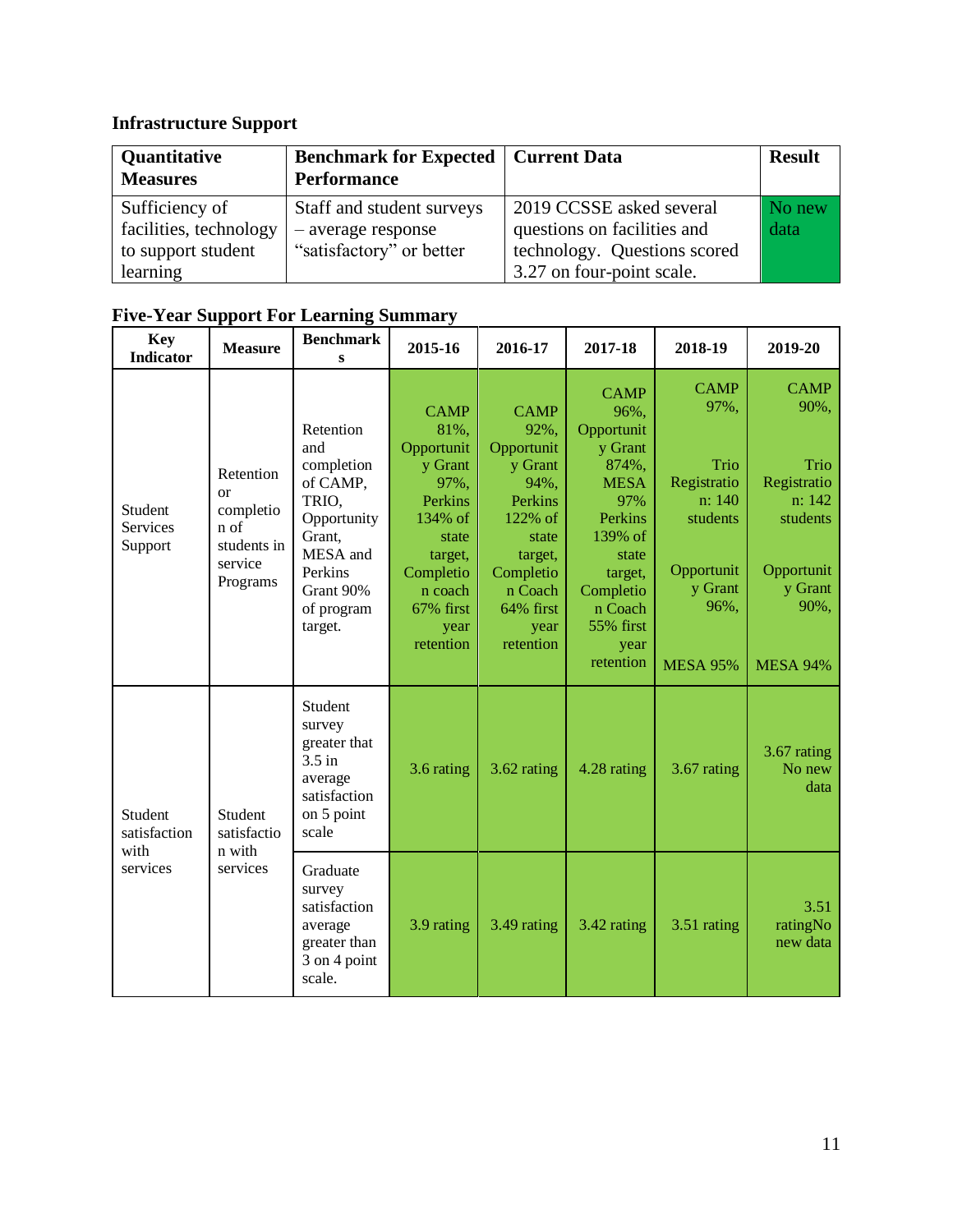| Library<br>Support         | Student<br>satisfactio<br>n with<br>library<br>services                                  | Student<br>survey<br>greater that<br>$3.5$ in<br>average<br>satisfaction<br>on 5 point<br>scale | 3.9 rating   | 3.99 rating  | 3.71 rating  | 4.47         | 4.47 No<br>new data          |
|----------------------------|------------------------------------------------------------------------------------------|-------------------------------------------------------------------------------------------------|--------------|--------------|--------------|--------------|------------------------------|
|                            |                                                                                          | Graduate<br>survey<br>satisfaction<br>average<br>greater than<br>3 on 5 point<br>scale.         | 4.5 rating   | 4.5 rating   | 4.5 rating   | 4.5 rating   | 4.5 rating<br>No new<br>data |
|                            |                                                                                          | Library<br>survey<br>service<br>rating above<br>3 on 4 point<br>scale                           | 3.5 rating   | 3.62 rating  | 3.27 rating  | 3.73         | 3.73 No<br>new data          |
| Infrastructur<br>e support | Sufficienc<br>y of<br>facilities,<br>technolog<br>y to<br>support<br>student<br>learning | Student<br>survey<br>satisfaction<br>above 3.5<br>on 5 point<br>scale                           | 4.2 rating   | 4.0 rating   | 4.4 rating   | 4.1 rating   | 4.1 rating<br>No new<br>data |
| <b>Possible Points</b>     |                                                                                          |                                                                                                 | 14           | 14           | 14           | 14           | 14                           |
| <b>Points Earned</b>       |                                                                                          | 14                                                                                              | 14           | 14           | 14           | 14           |                              |
| Percent                    |                                                                                          |                                                                                                 | 100%         | 100%         | 100%         | 100%         | 100%                         |
| Grade                      |                                                                                          |                                                                                                 | $\mathbf{A}$ | $\mathbf{A}$ | $\mathbf{A}$ | $\mathbf{A}$ | $\mathbf{A}$                 |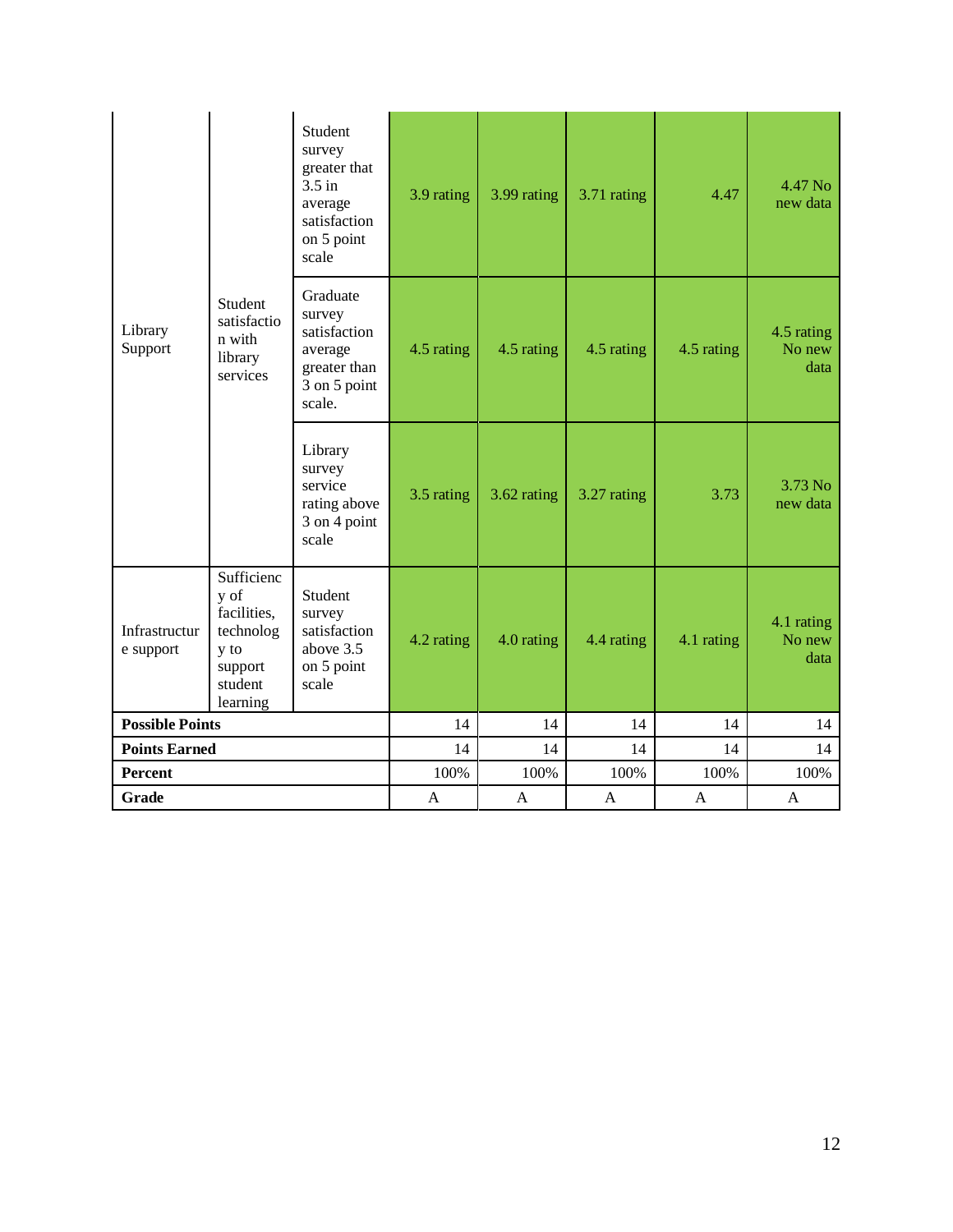# **Responsiveness to Local Needs Scorecard**

Objectives: WVC's degrees, programs, courses and services will be responsive to local demand and community needs. WVC will actively seek community input through its foundations, advisory committees, and collaboration with external organizations.

| <b>Indicators</b>                                                   | Quantitative<br><b>Measures</b>                                | <b>Benchmark for</b>                                                                                                                                  | <b>Current Data</b>                                                                                                       | <b>Result</b> |
|---------------------------------------------------------------------|----------------------------------------------------------------|-------------------------------------------------------------------------------------------------------------------------------------------------------|---------------------------------------------------------------------------------------------------------------------------|---------------|
|                                                                     | <b>FTE</b><br>Enrollments                                      | <b>Expected Performance</b><br>State FTE allocation -<br>meet or exceed                                                                               | 2,357 FTEs in<br>2019-20 is 89% of<br>state allocation                                                                    |               |
| Resource<br>Allocation<br>Related to<br>Demand and<br>Participation | <b>State FTEs</b><br>generated:                                | Monitoring only                                                                                                                                       | <b>Transfer: 1,789</b><br><b>FTE</b><br>Workforce: 879<br><b>FTE</b><br>Developmental:<br><b>156 FTE</b><br>BAEd: 159 FTE |               |
|                                                                     | Headcounts:                                                    | Continuing Ed: 1388 to<br>2110                                                                                                                        | Continuing Ed:<br>Est. 1244<br>enrollments                                                                                |               |
|                                                                     |                                                                | Running Start: 318 to<br>522                                                                                                                          | <b>Running Start: 748</b>                                                                                                 |               |
|                                                                     | <b>Local HS</b><br>graduate<br>capture<br>(enrollment)<br>rate | District HS capture fate<br>between 25% and 40%.                                                                                                      | <b>Itemized ERDC</b><br>data not available<br>for 2019-20.                                                                |               |
|                                                                     | Small HS                                                       | Percentage of Running<br>Start enrollment at Omak<br>campus: between 8% and<br>13%                                                                    | 21% RS student<br>share                                                                                                   |               |
|                                                                     | outreach                                                       | Avg. number of RS<br>students from smaller<br>high schools: between<br>141 and 163                                                                    | 364 students                                                                                                              |               |
| Economic<br>Development                                             | Economic<br>Impact                                             | Return for students,<br>taxpayers, society<br>WVC contribution to<br>regional economic<br>activity<br>Depending on approach<br>\$120 to \$160 million | <b>EMSI ROI</b><br>economic impact<br>study (2012)<br>\$152.8m<br>Rollover estimate<br>$(2019-20)$ of \$106<br>million.   |               |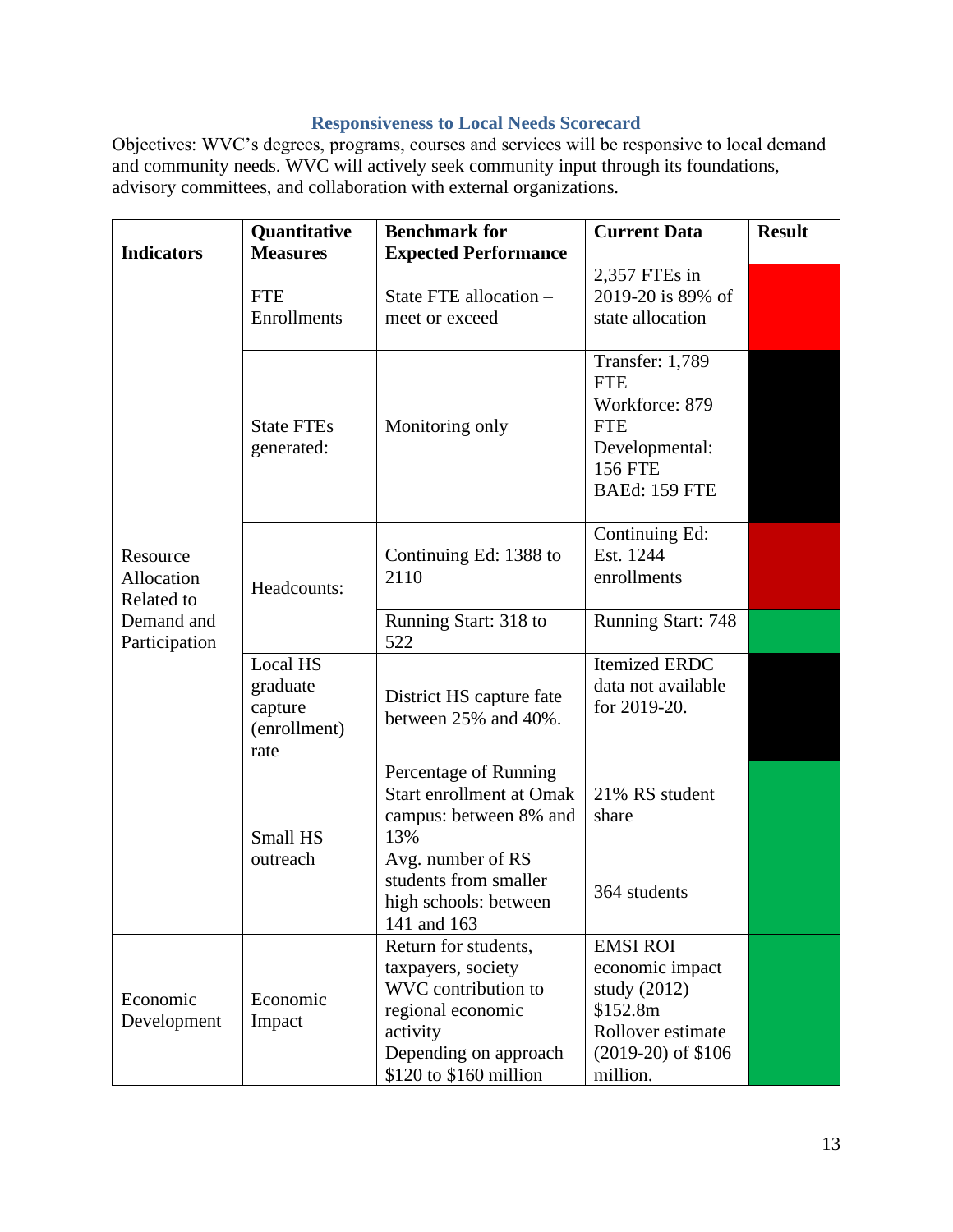| <b>Key</b><br><b>Indicator</b>                          | <b>Measures</b>                         | <b>Benchmark</b><br>S                                                                                                            | 2015-16                        | 2016-17                       | 2017-18                       | 2018-19                       | 2019-20                       |
|---------------------------------------------------------|-----------------------------------------|----------------------------------------------------------------------------------------------------------------------------------|--------------------------------|-------------------------------|-------------------------------|-------------------------------|-------------------------------|
|                                                         | <b>FTE</b><br>enrollment<br>S.          | <b>State FTE</b><br>allocation<br>met or<br>exceeded                                                                             | 101% of<br>state<br>allocation | 98% of<br>state<br>allocation | 91% of<br>state<br>allocation | 91% of<br>state<br>allocation | 89% of<br>state<br>allocation |
|                                                         | Headcount<br>${\bf S}$                  | Continuing<br>education<br>student<br>course<br>headcounts<br>1388 to<br>2110                                                    | 2247<br>enrollment<br>S        | 2367<br>enrollment<br>Š.      | 1528<br>enrollment<br>S       | 1599<br>enrollment<br>S       | Est. 1244<br>enrollment<br>S. |
|                                                         |                                         | Running<br>Start student<br>headcounts<br>318 to 522                                                                             | <b>571 fall</b><br>enrollment  | <b>710 Fall</b><br>Enrollment | 858 fall<br>enrollment        | 871<br>enrollment<br>S        | 748<br>enrollment<br>s        |
| Resource<br>allocation                                  | Local high<br>school<br>capture<br>rate | District<br>capture rate<br>between 25<br>and 40%                                                                                | 36.40%                         | 36.10%                        | 36%                           |                               |                               |
| related to<br>demand and<br>participatio<br>$\mathbf n$ |                                         | Percentage<br>of Running<br><b>Start</b><br>enrollment<br>at Omak<br>campus:<br>between 8%<br>and 13%                            | 17%                            | 18&                           | 19%                           | 23%                           | 21%                           |
|                                                         | Small high<br>school<br>outreach        | Average.<br>number of<br>Running<br>Start<br>students<br>from smaller<br>high<br>schools:<br>between 141<br>and 163<br>headcount | 249<br>students                | 313<br><b>Students</b>        | 372<br>students               | 396<br>students               | 364<br>students               |

**Five-Year Responsiveness To Local Needs Summary**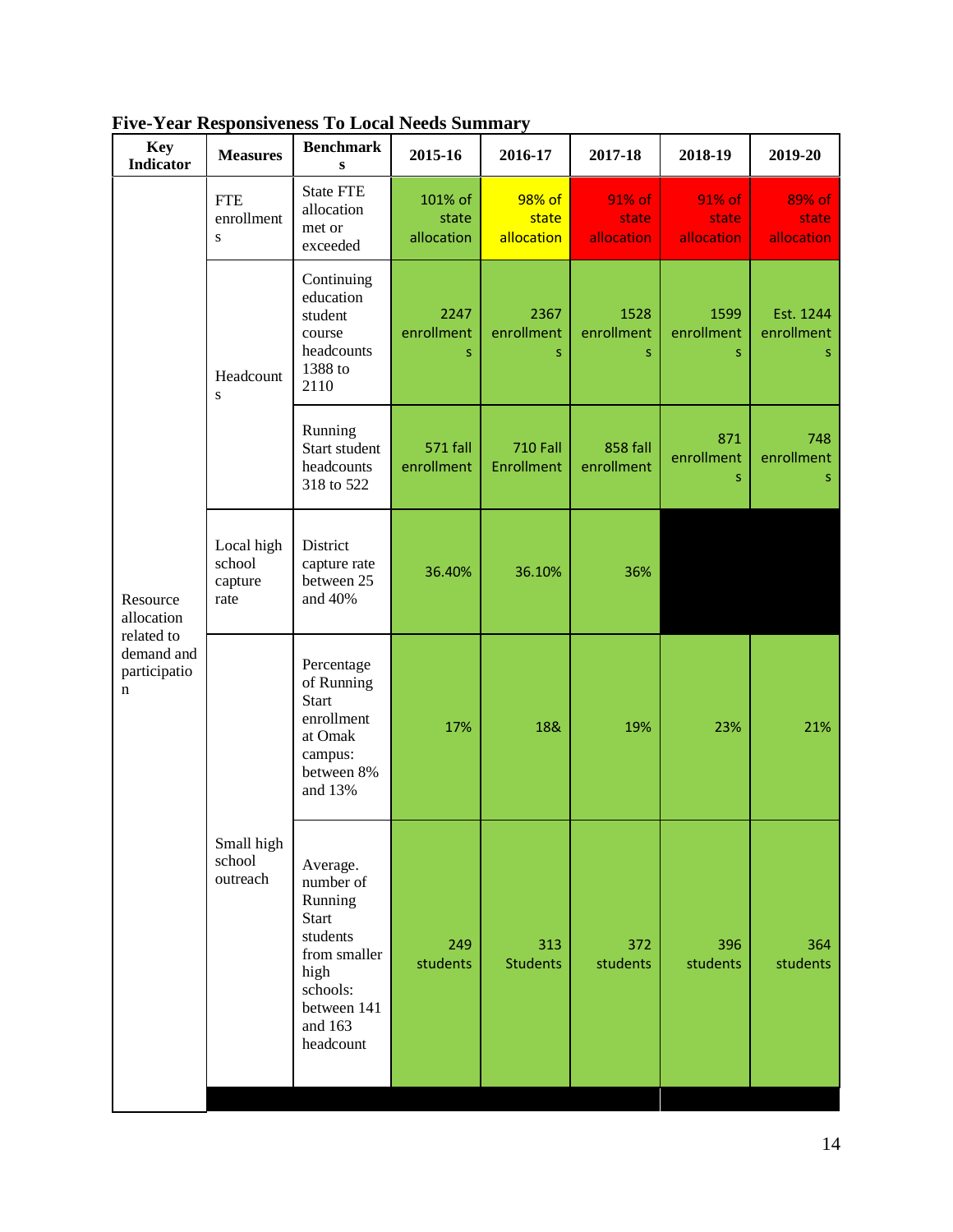| Economic<br>developmen | Economic<br>impact | Estimated<br>return for<br>students,<br>taxpayers,<br>society. it<br>should be<br>higher than<br>\$120<br>million. | <b>EMSI ROI</b><br>Study<br>\$152.8<br>Million,<br>rollover<br>estimate<br>\$114<br>million | <b>EMSI ROI</b><br>Study<br>\$152.8<br>Million,<br><b>Expense</b><br>rollover<br>estimate<br>\$105<br><b>Million</b> | <b>EMSI ROI</b><br>Study<br>\$152.8<br>Million,<br><b>Expense</b><br><b>rollover</b><br>estimate<br>\$106<br><b>Million</b> | <b>EMSI ROI</b><br>Study<br>\$152.8<br>Million,<br>Expense<br>rollover<br>estimate<br>\$109<br><b>Million</b> | <b>EMSI ROI</b><br>Study<br>\$152.8<br>Million,<br><b>Expense</b><br>rollover<br>estimate<br>\$106<br><b>Million</b> |
|------------------------|--------------------|--------------------------------------------------------------------------------------------------------------------|---------------------------------------------------------------------------------------------|----------------------------------------------------------------------------------------------------------------------|-----------------------------------------------------------------------------------------------------------------------------|---------------------------------------------------------------------------------------------------------------|----------------------------------------------------------------------------------------------------------------------|
| <b>Possible Points</b> |                    |                                                                                                                    | 14                                                                                          | 13                                                                                                                   | 12                                                                                                                          | 12                                                                                                            | 10                                                                                                                   |
| <b>Points Earned</b>   |                    | 14                                                                                                                 | 14                                                                                          | 10                                                                                                                   | 10                                                                                                                          | 8                                                                                                             |                                                                                                                      |
| <b>Percent</b>         |                    |                                                                                                                    | 100%                                                                                        | 93%                                                                                                                  | 86%                                                                                                                         | 86%                                                                                                           | 75%                                                                                                                  |
| Percent                |                    |                                                                                                                    | A                                                                                           | $A-$                                                                                                                 | B                                                                                                                           | B                                                                                                             | C                                                                                                                    |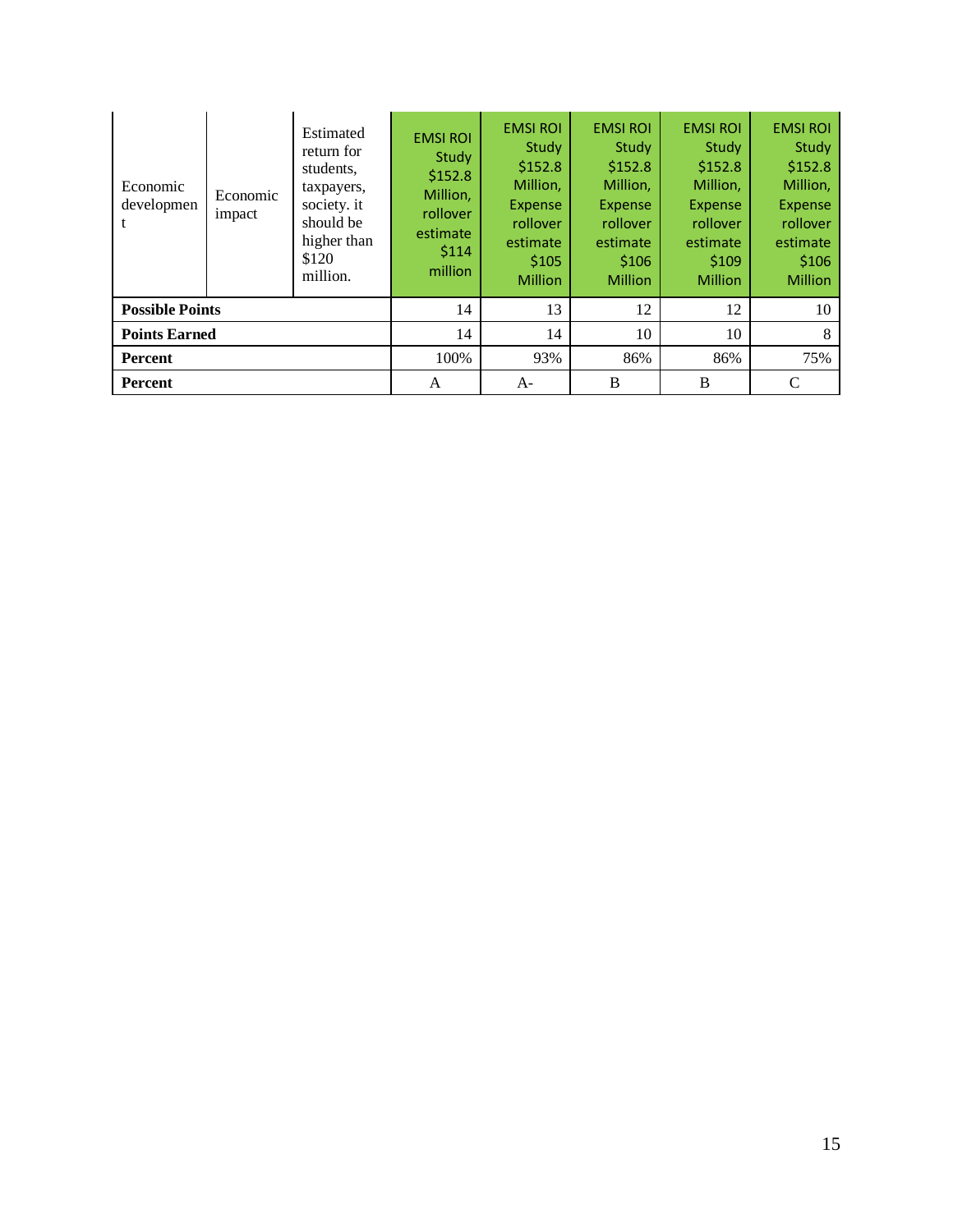# **Diversity and Cultural Enrichment Scorecard**

Objectives: Students and staff will be supported by practices and policies that create an inclusive environment for learning and work. The college community and residents of District 15 will have opportunities to experience diverse and multiculturally rich perspectives through curriculum, educational programs, and special events.

|                          | Quantitative    | <b>Benchmark for Expected</b>    |                                  |               |
|--------------------------|-----------------|----------------------------------|----------------------------------|---------------|
| <b>Indicators</b>        | <b>Measures</b> | <b>Performance</b>               | <b>Current Data</b>              | <b>Result</b> |
|                          | Student and     | "Satisfactory" or better on      | 2018 student survey (3.46 on     |               |
|                          | staff surveys   | items related to inclusiveness   | 4-point scale) and winter 2015   |               |
|                          |                 | of college environment           | staff survey. No new data.       |               |
|                          |                 |                                  | Fall 2019                        |               |
|                          |                 | Targets based on                 | Wenatchee Students: 46%          |               |
|                          |                 | demographics in district         | Hispanic                         |               |
|                          | Student,        | population.                      | <b>Omak Students: 12% Native</b> |               |
|                          | faculty and     |                                  | American                         |               |
|                          | staff           |                                  | Total Students of Color: 56%     |               |
|                          |                 |                                  | Fall 2019 Staff: 14% Hispanic    |               |
|                          | demographic     | Faculty & staff targets based    | 1% Native American               |               |
|                          | S               | on student demographics          | Total Staff of Color: 20%        |               |
|                          |                 | Perkins: gender distribution     | Data no longer available, due    |               |
| Inclusive                |                 | in workforce programs            | to changes in Perkins's          |               |
|                          |                 | targets                          | reporting.                       |               |
| Environment              |                 |                                  | Associate degrees - 726          |               |
|                          |                 |                                  | completions: White 52%,          |               |
|                          |                 |                                  | Native American 2%,              |               |
|                          |                 |                                  | Hispanic 31%                     |               |
|                          |                 | Reduce achievement gaps:         | Workforce 1-year certificate -   |               |
|                          |                 |                                  | 103 completions: White 50%,      |               |
|                          | Success of      | 2018-19 IPEDS completions        | Native American 2%,              |               |
|                          | underserved     | report:                          | Hispanic 31%                     |               |
|                          | groups          |                                  | Workforce short certificates -   |               |
|                          |                 |                                  | 178 completions: White 36%,      |               |
|                          |                 |                                  | Hispanic 53%, Native             |               |
|                          |                 |                                  | American 1%                      |               |
|                          |                 | Reduce achievement gaps:         |                                  |               |
|                          |                 | <b>SAI Fall ATD database for</b> | Data reset for 2020-21           |               |
|                          |                 | transition to college.           | academic year.                   |               |
|                          |                 | Athletics: 62 to 66              |                                  | Data          |
|                          |                 | events/year                      | Athletics: 180 events            | still         |
|                          |                 |                                  |                                  | pendin        |
| Cultural<br>Perspectives | Events for      | Community Engagement: 19         | <b>Community Engagement: 52</b>  | g             |
|                          | students and    | to 30 events/year                | events                           |               |
|                          | the             |                                  |                                  |               |
|                          | community       | Cultural: 8 to 23 events/year    | Cultural: 25 events              |               |
|                          |                 |                                  |                                  |               |
|                          |                 | Entertainment: 6 to 15           | Entertainment: 24 events         |               |
|                          |                 | events/year                      |                                  |               |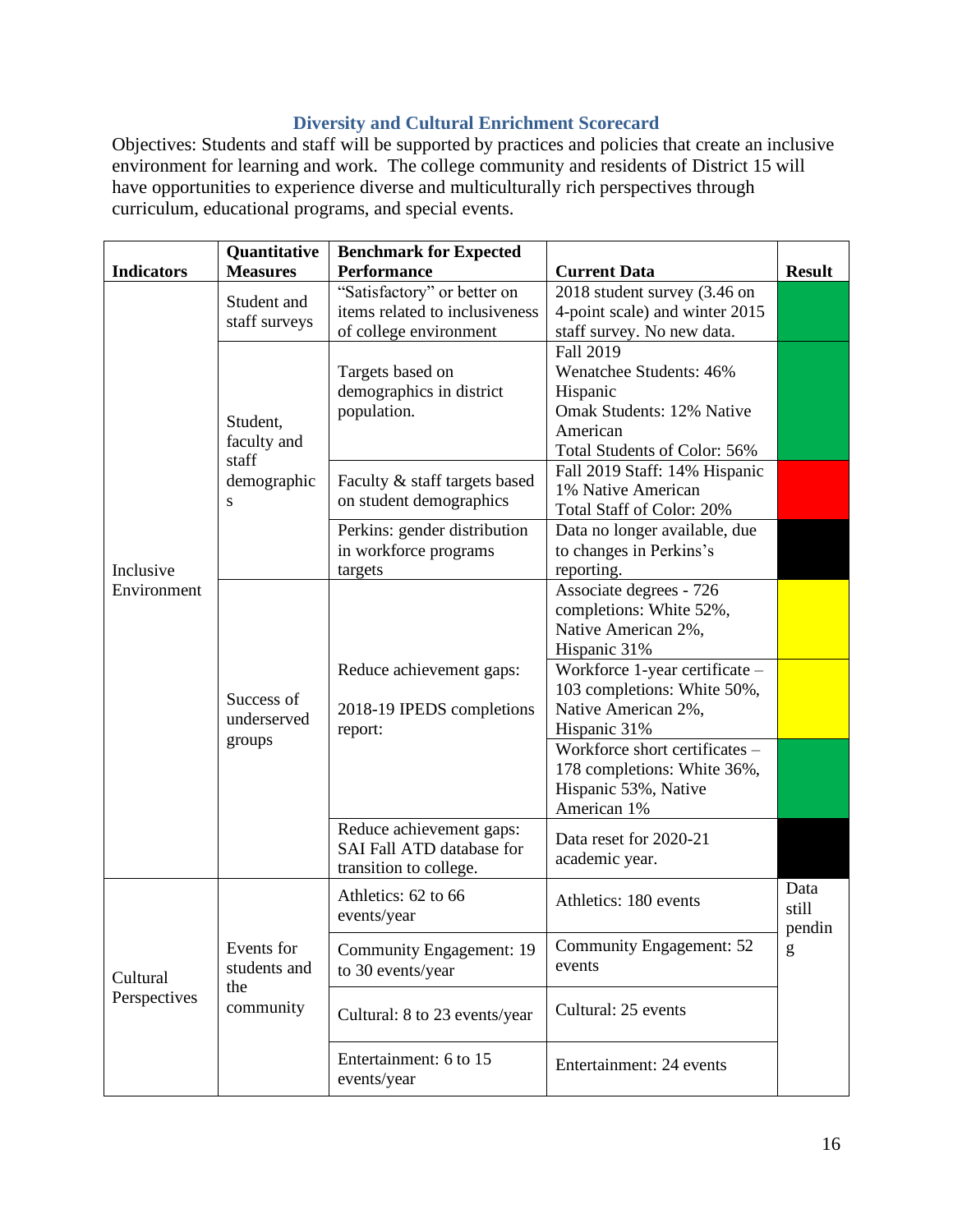| Social: 5 to 15 events/year | Social: 47 events |  |
|-----------------------------|-------------------|--|
|-----------------------------|-------------------|--|

# **Five-Year Diversity &**

| <b>Key</b><br><b>Indicator</b> | <b>Measures</b>                                                                                   | <b>Benchmark</b><br>S                                                                                                          | 2015-16                                                                                                                                        | 2016-17                                                                                                                                        | 2017-18                                                                                                                                        | 2018-19                                                                                                                                        | 2019-20                                                                                                                                        |
|--------------------------------|---------------------------------------------------------------------------------------------------|--------------------------------------------------------------------------------------------------------------------------------|------------------------------------------------------------------------------------------------------------------------------------------------|------------------------------------------------------------------------------------------------------------------------------------------------|------------------------------------------------------------------------------------------------------------------------------------------------|------------------------------------------------------------------------------------------------------------------------------------------------|------------------------------------------------------------------------------------------------------------------------------------------------|
| Inclusive<br>Environme<br>nt   | Student and<br>staff<br>satisfaction<br>related to<br>inclusivenes<br>s to college<br>environment | All survey<br>items have<br>average<br>rating<br>higher than<br>3.5 on 5<br>point scale                                        | 4.1 rating                                                                                                                                     | 4.1 rating<br>$($ on 5<br>point<br>scale)                                                                                                      | 3.46 rating<br>$($ on 4<br>point<br>scale)                                                                                                     | 3.46 rating<br>(no new<br>survey)                                                                                                              | 3.46 rating<br>(no new<br>survey)                                                                                                              |
|                                | Student<br>demographic<br>s reflect<br>district<br>population                                     | Based on<br>Washington<br>Office of<br>Financial<br>Managemen<br>t annual<br>population<br>statistics                          | Wenatche<br>e Campus<br>37%<br>Hispanic,<br>Omak<br>Campus<br>12%<br><b>Native</b><br>American,<br>Total<br><b>Students</b><br>of color<br>49% | Wenatche<br>e Campus<br>40%<br>Hispanic,<br>Omak<br>Campus<br>13%<br><b>Native</b><br>American,<br>Total<br><b>Students</b><br>of color<br>51% | Wenatche<br>e Campus<br>41%<br>Hispanic,<br>Omak<br>Campus<br>13%<br><b>Native</b><br>American,<br>Total<br><b>Students</b><br>of color<br>53% | Wenatche<br>e Campus<br>42%<br>Hispanic,<br>Omak<br>Campus<br>15%<br><b>Native</b><br>American,<br>Total<br><b>Students</b><br>of color<br>54% | Wenatche<br>e Campus<br>46%<br>Hispanic,<br>Omak<br>Campus<br>12%<br><b>Native</b><br>American,<br>Total<br><b>Students</b><br>of color<br>56% |
|                                | Faculty &<br>Staff<br>demographic<br>s mirror<br>those of<br><b>WVC</b><br>students               | Based on<br><b>WVC</b><br>human<br>resource<br>data                                                                            | <b>Staff 15%</b><br>Hispanic,<br>1% Native<br>American,<br><b>Total Staff</b><br>of Color<br>20%                                               | <b>Staff 15%</b><br>Hispanic,<br>1% Native<br>American,<br><b>Total Staff</b><br>of Color<br>20%                                               | <b>Staff 15%</b><br>Hispanic,<br>1% Native<br>American,<br><b>Total Staff</b><br>of Color<br>17%                                               | <b>Staff 14%</b><br>Hispanic,<br>1% Native<br>American,<br><b>Total Staff</b><br>of Color<br>19%                                               | <b>Staff 14%</b><br>Hispanic,<br>1% Native<br>American,<br><b>Total Staff</b><br>of Color<br>20%                                               |
|                                | Non-<br>Traditional<br>Student<br>Perkins<br>Targets                                              | The college<br>exceeds<br>state targets<br>for<br>percentage<br>of students<br>enrolled in<br>and<br>completion<br>of programs | 125% of<br>target<br>enrollment<br>, 126% of<br>completio<br>n target                                                                          | 118% of<br>target<br>enrollment<br>, 129% of<br>completio<br>n target                                                                          | 115% of<br>target<br>enrollment<br>, 122% of<br>completio<br>n target                                                                          |                                                                                                                                                |                                                                                                                                                |